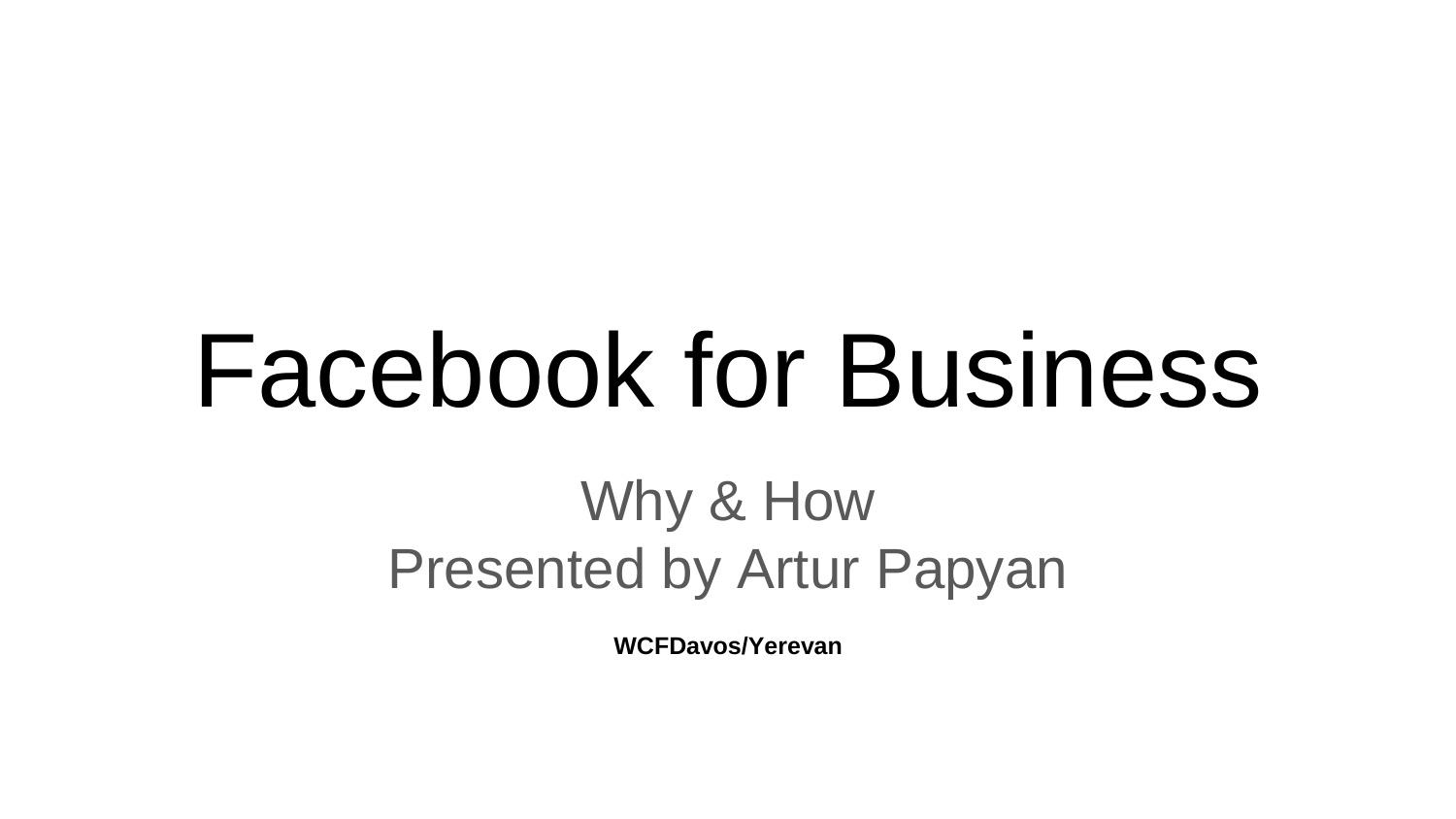#### The Sad Story of a Cheated Restaurant Owner

- A restaurant owner was paying a salary to his Facebook Page Admin
- He was also paying around \$1050 US per month for the promoted posts
- The page had \$200 worth of promoted posts in the month I got to look at

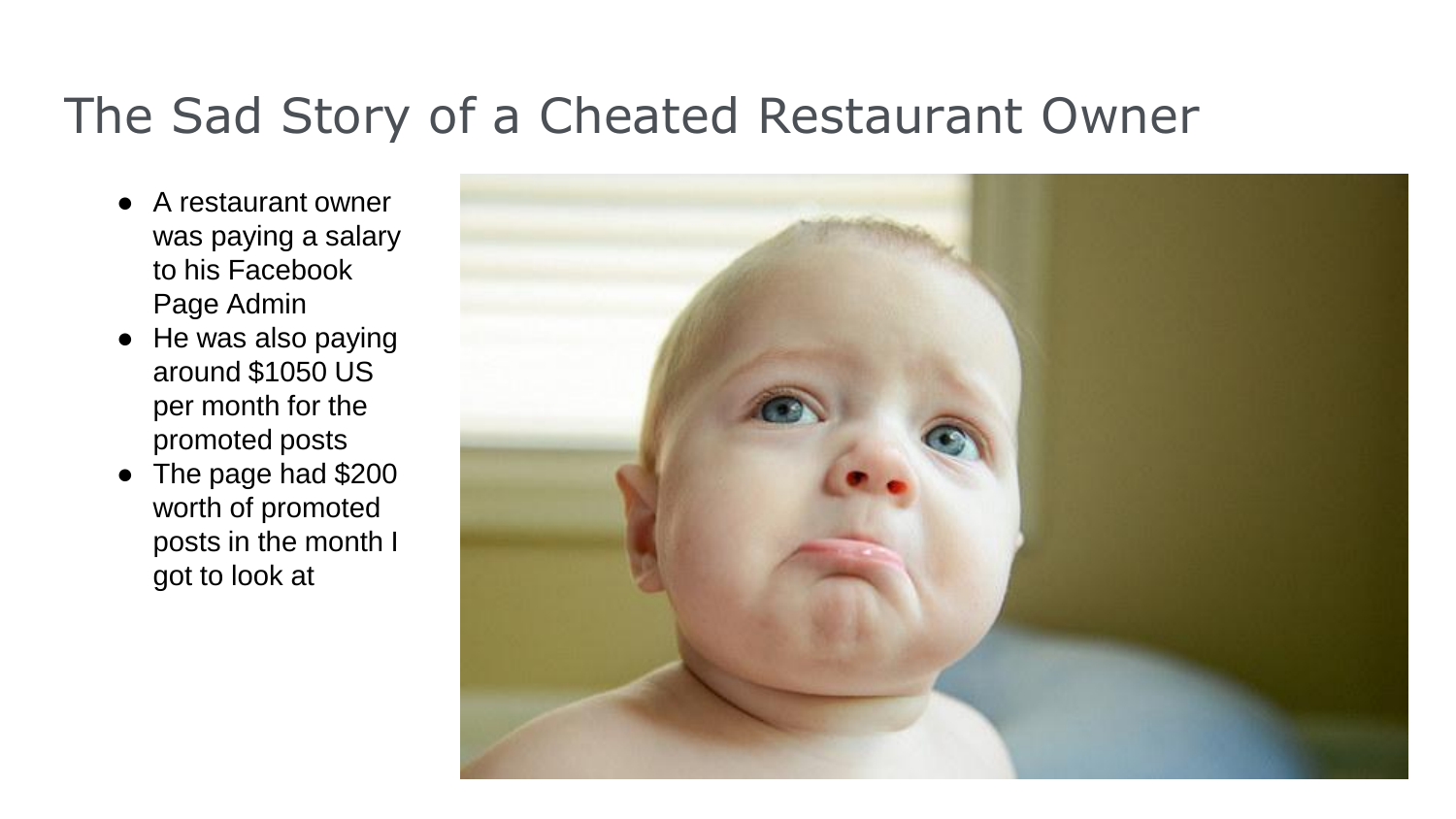#### Case Study 1: Ararat Hall Restaurant

Very active Facebook page Website with very view visits

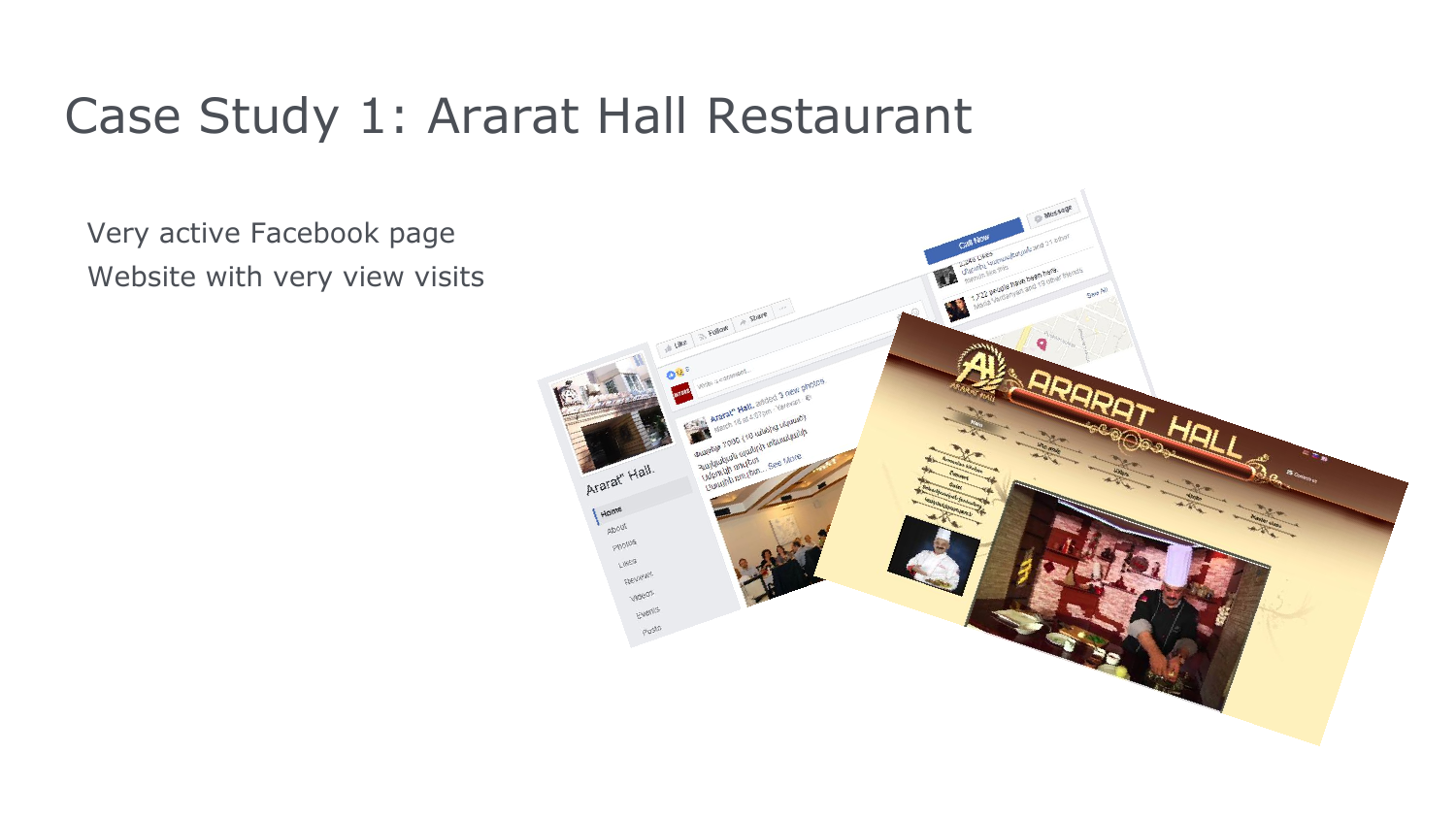#### Case Study 2: Cinema Star Armenia

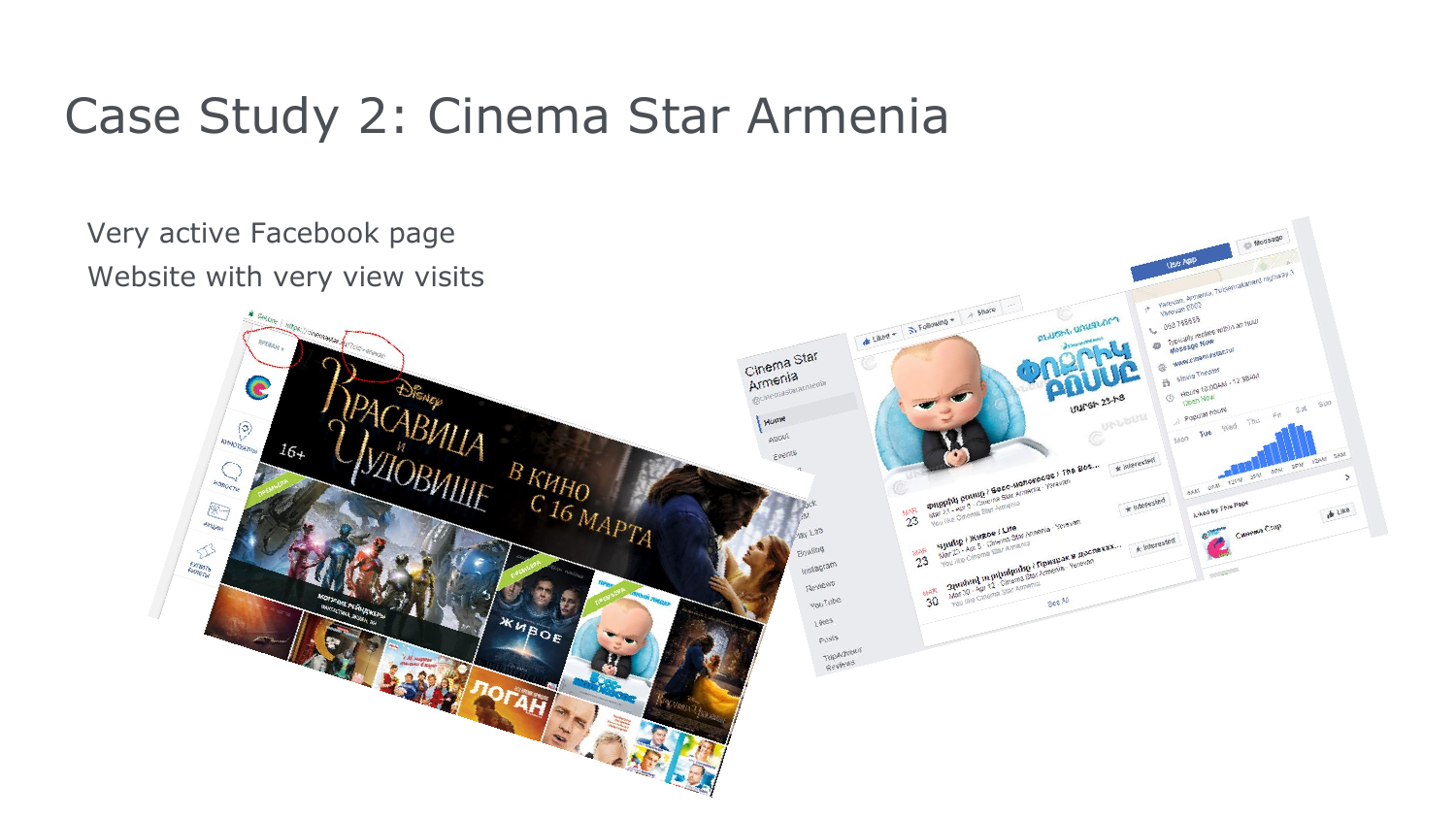## Common traits

Lack of a marketing strategy in case of sudden Facebook policy shifts (which happen quite often)

No subscription system (website, listserver, app, other)

Lack of a system to adequately analyse and manage marketing funds, people and resources

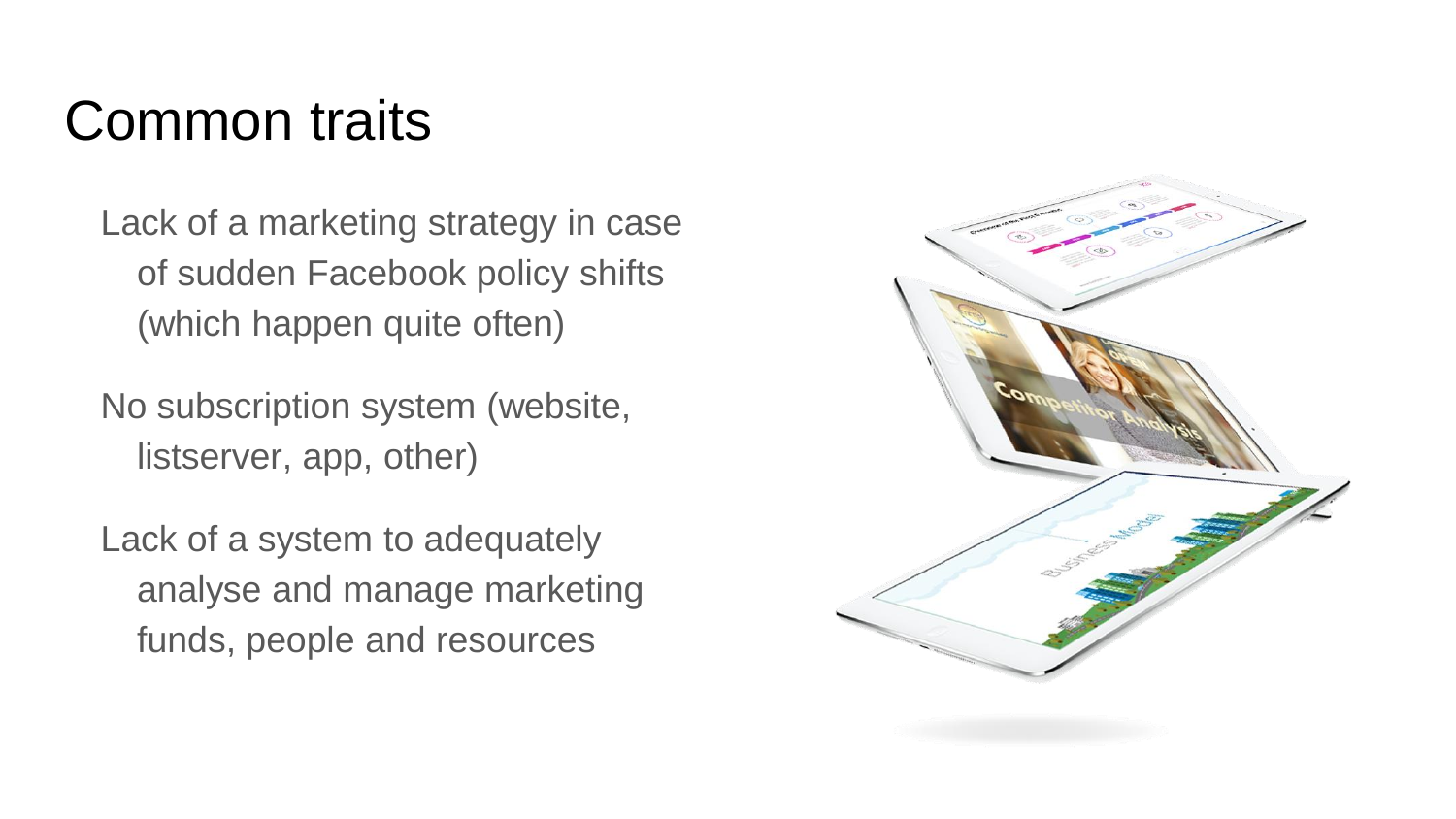## Facebook -- good for business

In January Facebook unveiled the "2017 Future of Business" survey, which spans 33 countries and more than 140,000 small businesses using Facebook Pages.

More than 60 million small and medium sized businesses have Facebook Pages

75% of brands

Most common reasons for unsubscribing: uninteresting posts and too many posts

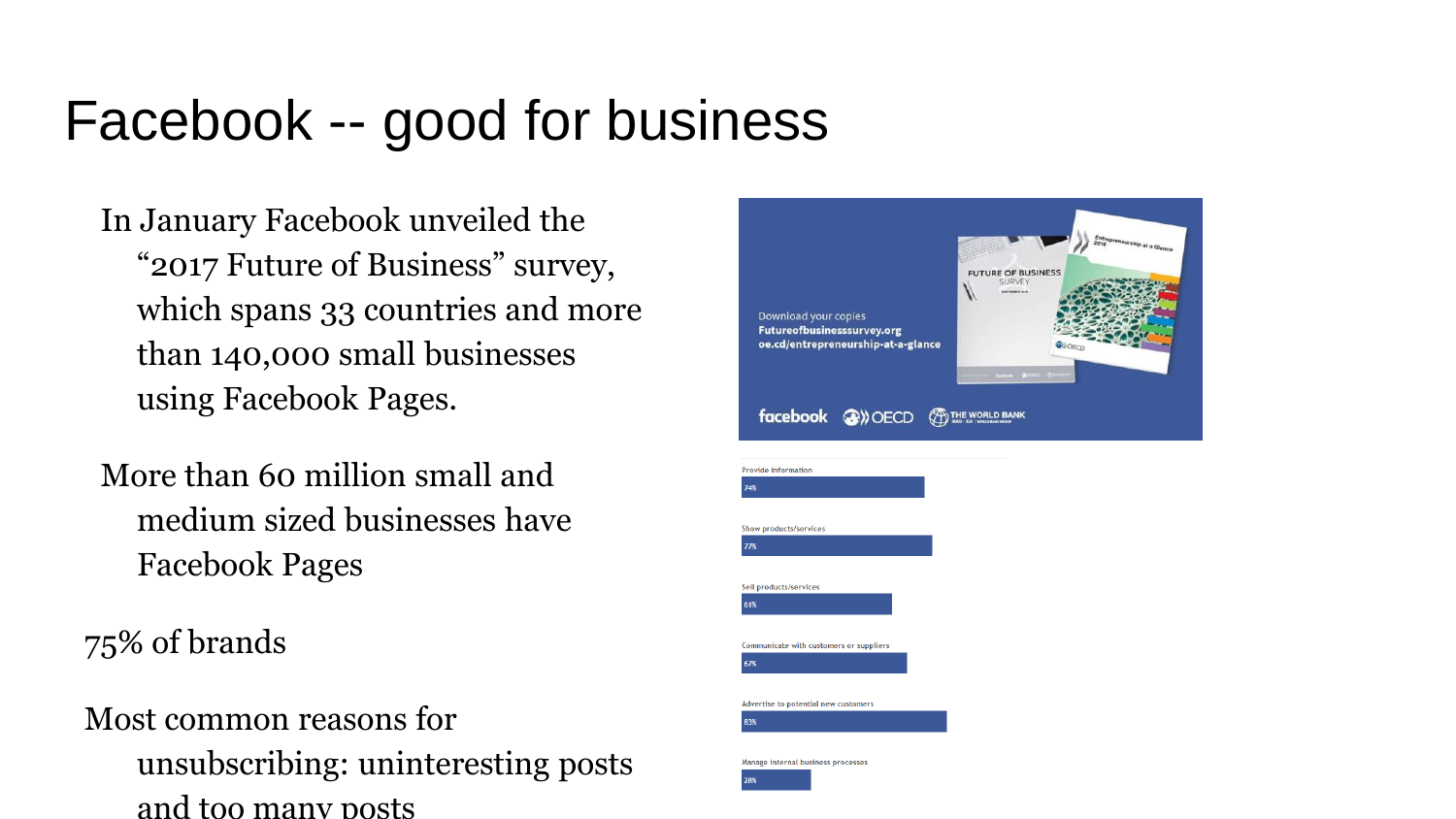#### facebook for business



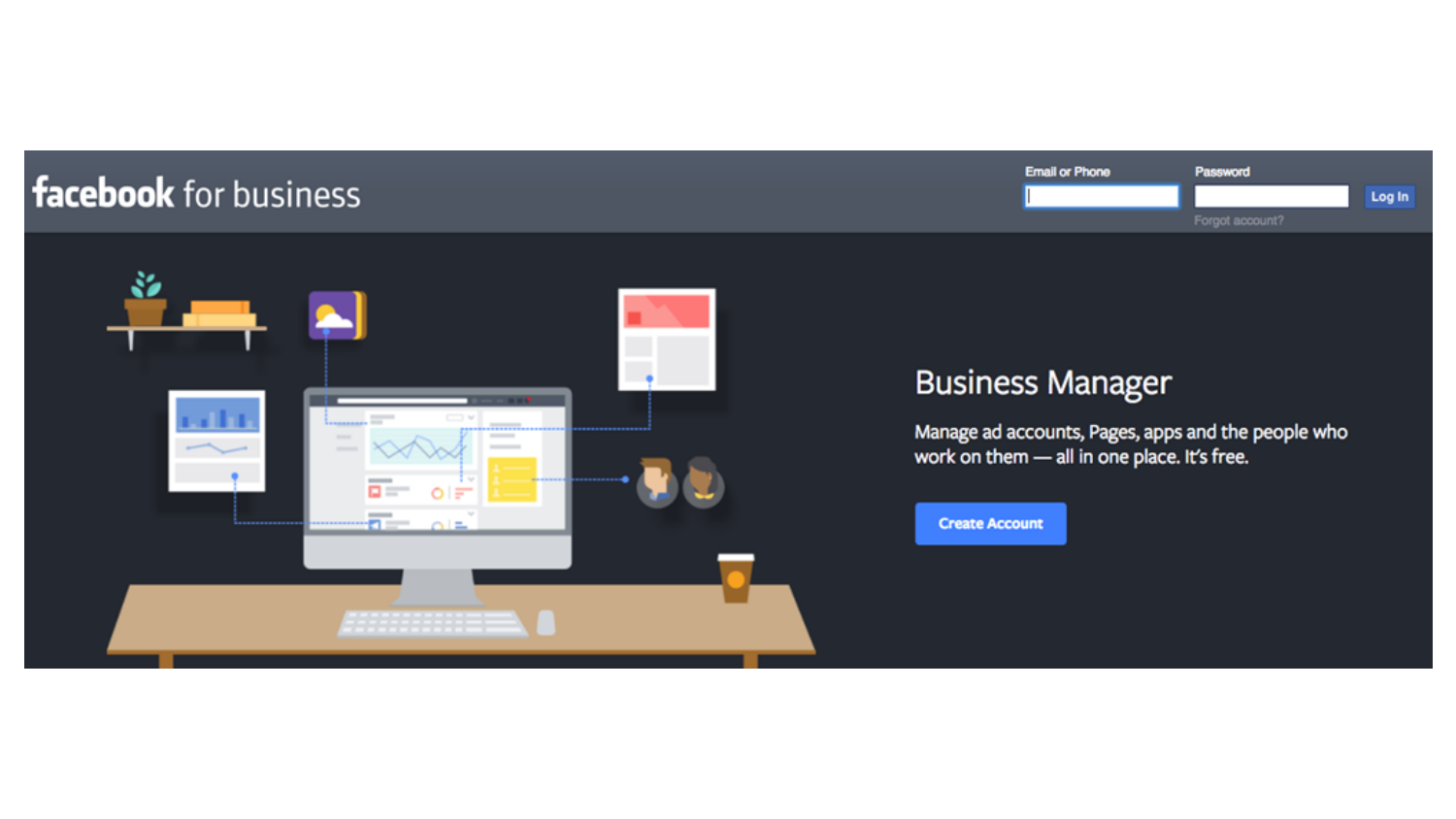#### Why choose Business Manager?



## You need more than 1 ad account

Create separate ad accounts for every client or business unit you serve Pay for ads with different payment methods Organize and group items by objectives or for reporting purposes Allow specific, role-based access to the ad accounts, Pages and apps your business manages